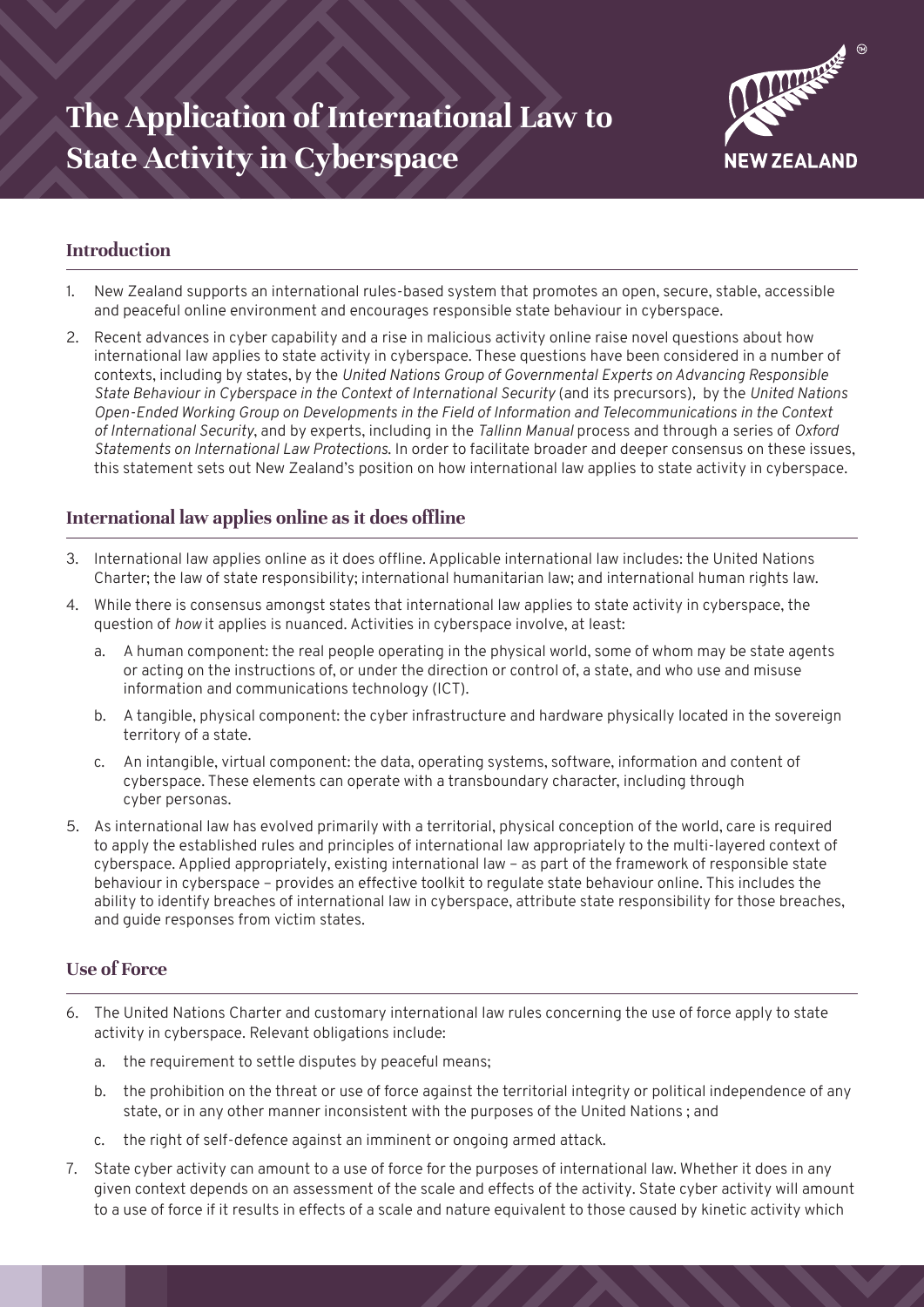constitutes a use of force at international law. Such effects may include death, serious injury to persons, or significant damage to the victim state's objects and/or state functioning. In assessing the scale and effects of malicious state cyber activity, states may take into account both the immediate impacts and the intended or reasonably expected consequential impacts.

8. Cyber activity that amounts to a use of force will also constitute an armed attack for the purposes of Article 51 of the UN Charter if it results in effects of a scale and nature equivalent to those caused by a kinetic armed attack. As an example, cyber activity that disables the cooling process in a nuclear reactor, resulting in serious damage and loss of life, would constitute an armed attack.

## **Non-intervention**

- 9. Malicious state cyber activity may be inconsistent with the rule of non-intervention. Such activity will violate the rule of non-intervention if it:
	- a. has significant effects on a matter which falls within the target state's inherently sovereign functions / *domaine réservé* (e.g. the right freely to choose its political, economic, social and cultural system, or matters such as taxation, national security, policing, border control, and the formulation of foreign policy); and
	- b. is coercive (i.e. there is an intention to deprive the target state of control over matters falling within the scope of its inherently sovereign functions). Coercion can be direct or indirect and may range from dictatorial threats to more subtle means of control. While the coercive intention of the state actor is a critical element of the rule, intention may in some circumstances be inferred from the effects of cyber activity.
- 10. Examples of malicious cyber activity that might violate the non-intervention rule include: a cyber operation that deliberately manipulates the vote tally in an election or deprives a significant part of the electorate of the ability to vote; a prolonged and coordinated cyber disinformation operation that significantly undermines a state's public health efforts during a pandemic; and cyber activity deliberately causing significant damage to, or loss of functionality in, a state's critical infrastructure, including – for example – its healthcare system, financial system, or its electricity or telecommunications network.

## **Sovereignty**

- 11. The principle of sovereignty prohibits the interference by one state in the inherently governmental functions of another and prohibits the exercise of state power or authority on the territory of another state. In the physical realm, the principle has legal effect through the prohibition on the use of force, through the rule of non-intervention and also through a standalone rule of territorial sovereignty. Subject to limited exceptions (e.g. authorisation by the United Nations Security Council, self-defence, consent), that standalone rule prohibits a state from sending its troops or police forces into or through, or its aircraft over, foreign territory, and prohibits a state from carrying out official investigations or otherwise exercising jurisdiction on foreign territory.
- 12. In the cyber realm, the principle of sovereignty is given effect through the prohibition on the use of force and the rule of non-intervention. New Zealand considers that the standalone rule of territorial sovereignty also applies in the cyber context but acknowledges that further state practice is required for the precise boundaries of its application to crystallise.
- 13. In New Zealand's view, the application of the rule of territorial sovereignty in cyberspace must take into account some critical features that distinguish cyberspace from the physical realm. In particular: i) cyberspace contains a virtual element which has no clear territorial link; ii) cyber activity may involve cyber infrastructure operating simultaneously in multiple territories and diffuse jurisdictions; and iii) the lack of physical distance in cyberspace means malicious actors can apply instantaneous effects on targets without warning. These features present unique opportunities for malicious actors and significant defensive challenges for states. They also make it difficult for states to prevent malicious cyber activity being conducted from or routed through their territory.
- 14. Bearing those factors in mind, and having regard to developing state practice, New Zealand considers that territorial sovereignty prohibits states from using cyber means to cause significant harmful effects manifesting on the territory of another state. However, New Zealand does not consider that territorial sovereignty prohibits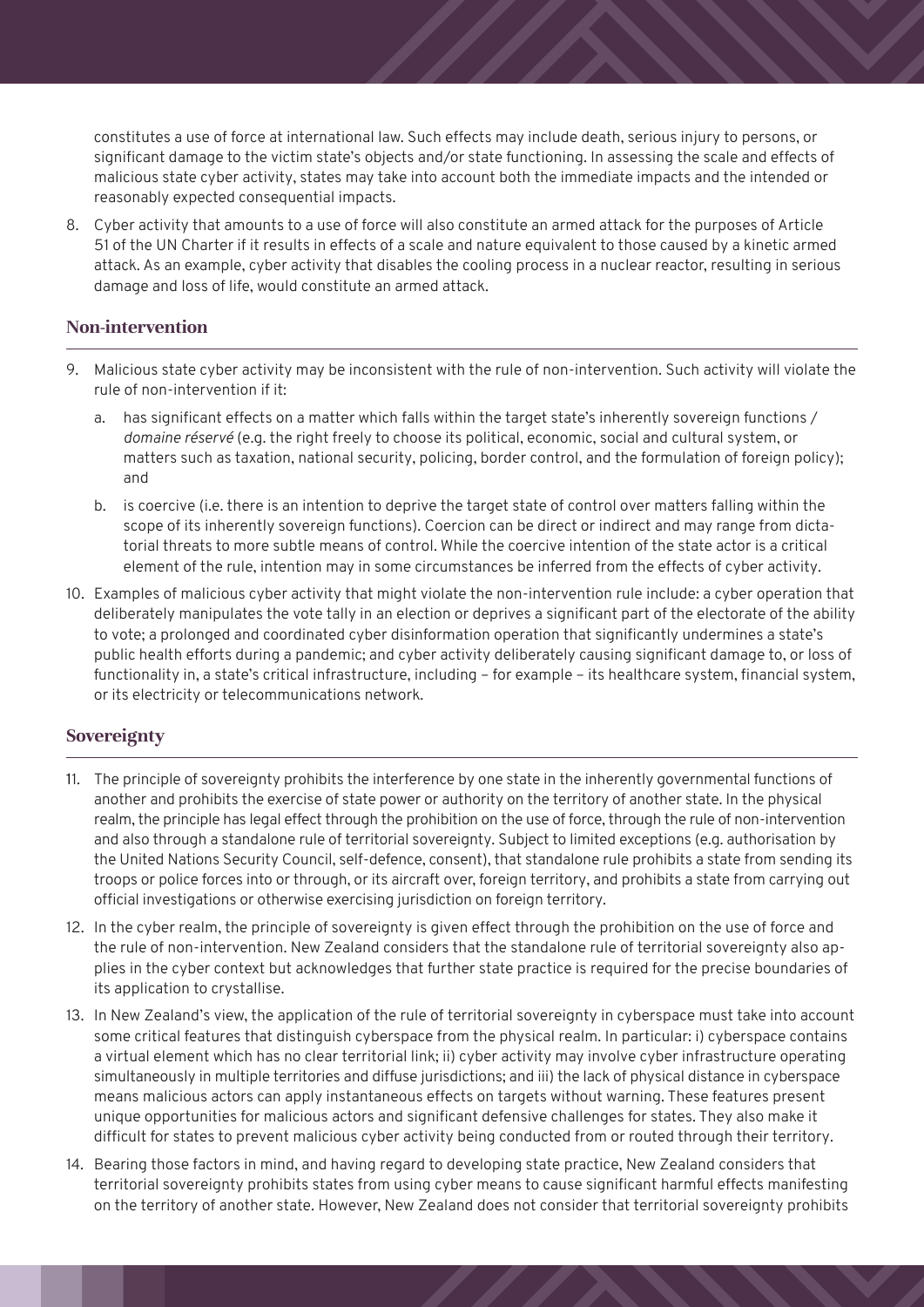every unauthorised intrusion into a foreign ICT system or prohibits all cyber activity which has effects on the territory of another state. There is a range of circumstances – in addition to pure espionage activity – in which an unauthorised cyber intrusion, including one causing effects on the territory of another state, would not be internationally wrongful. For example, New Zealand considers that the rule of territorial sovereignty as applied in the cyber context does not prohibit states from taking necessary measures, with minimally destructive effects, to defend against the harmful activity of malicious cyber actors.

15. A detailed factual enquiry is required in each case to determine whether state cyber activity that has effects manifesting on the territory of another state, but which does not amount to a use of force or a prohibited intervention, nonetheless involves a violation of the standalone rule of territorial sovereignty. That factual enquiry should take into account the scale and significance of the effects, the objective of the activity, and the nature of the target.

## **Due Diligence**

- 16. An agreed norm of responsible state behaviour provides that states should not knowingly allow their territory to be used for internationally wrongful acts using ICTs. Whether this norm also reflects a binding legal obligation is not settled. Some states consider that, subject to certain knowledge and capacity requirements, customary international law requires states to take reasonable measures to put an end to malicious cyber activity which is conducted from, or routed through, their territory, if the activity is contrary to the rights of another state.
- 17. New Zealand is not yet convinced that a cyber-specific "due diligence" obligation has crystallised in international law. It is clear that states are not obliged to monitor all cyber activities on their territories or to prevent all malicious use of cyber infrastructure within their borders. If a legally binding due diligence obligation were to apply to cyber activities, New Zealand considers it should apply only where states have actual, rather than constructive, knowledge of the malicious activity, and should only require states to take reasonable steps within their capacity to bring the activity to an end.

#### **Responding to Malicious Cyber Activity**

- 18. Regardless of whether the activity amounts to an internationally wrongful act, a state may always attribute *political* responsibility for malicious state cyber activity and may always respond with retorsion (i.e. unfriendly acts not inconsistent with international law).
- 19. Where a state is subject to cyber activity that amounts to an internationally wrongful act, it may also invoke the international *legal* responsibility of the responsible state. States are responsible for internationally wrongful acts that can be attributed to them, including wrongful cyber activities. An internationally wrongful act can be attributed to a state if it was carried out by organs of the state, persons or entities empowered to exercise elements of governmental authority on behalf of that state, or agents acting on the instructions of, or under the direction or control of the state; or where the state acknowledges and adopts the act as its own. States may also be internationally responsible for aiding or assisting internationally wrongful cyber activity carried out by another state.
- 20. States should act in good faith and take care when attributing legal responsibility to another state for malicious cyber activity. While international law prescribes no clear evidential standard for attributing legal responsibility for internationally wrongful acts, a victim state must be sufficiently confident of the identity of the state responsible. What constitutes sufficient confidence in any case will depend on the facts and nature of the activity. While any legal attribution should be underpinned by a sound evidential basis, there is no general obligation on the attributing state to disclose that basis. However, a state may choose as a matter of policy to disclose specific information that it considered in making its attribution decision, and may be required to defend any such decision as part of international legal proceedings.
- 21. If State A attributes internationally wrongful cyber activity to State B, State A may demand reparation and guarantees of non-repetition and/or utilise peaceful dispute resolution mechanisms, including the International Court of Justice where available. State A may also respond with countermeasures against State B. Countermeasures